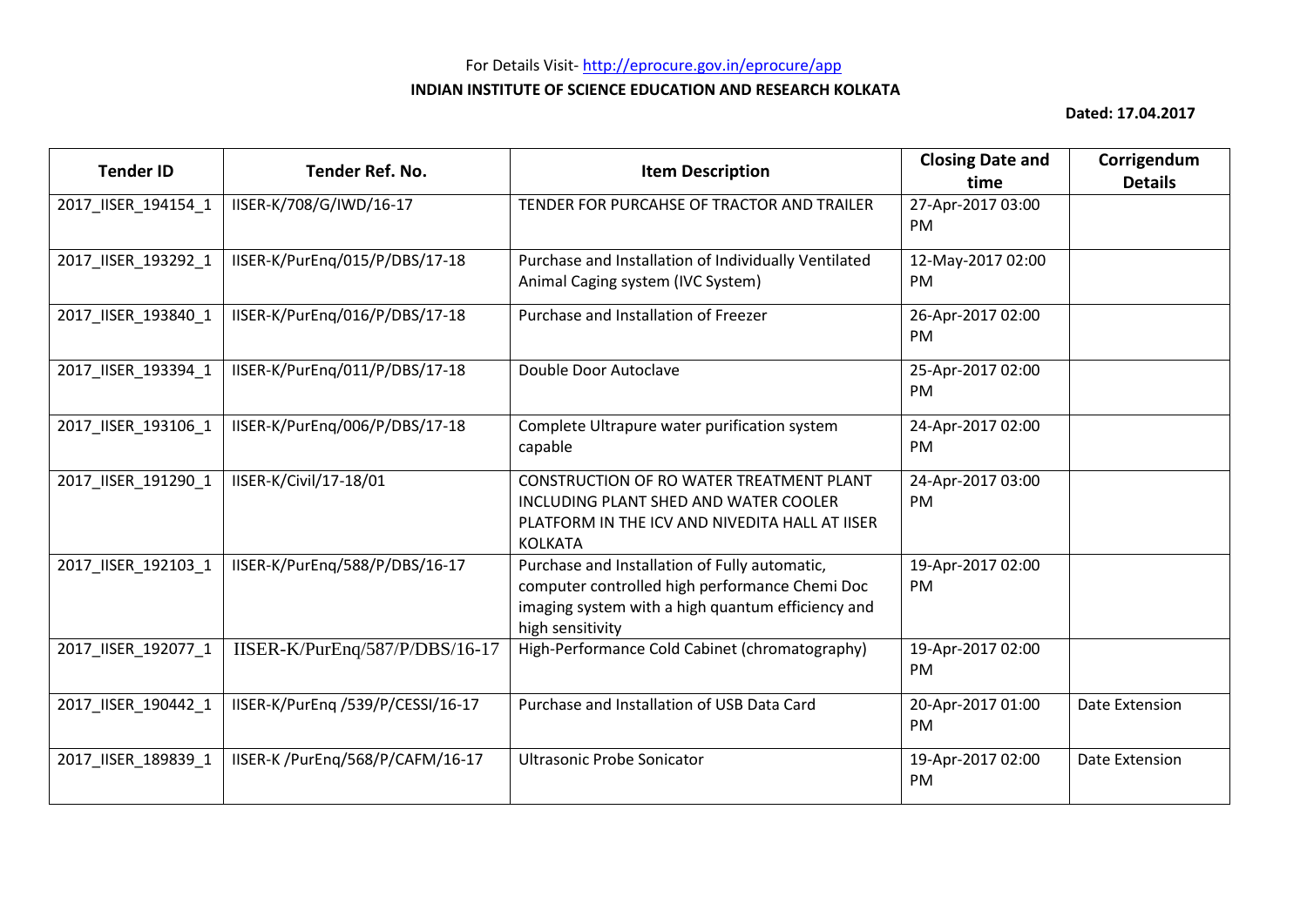| <b>Tender ID</b>    | <b>Tender Ref. No.</b>               | <b>Item Description</b>                                                                                                                            | <b>Closing Date and</b><br>time | Corrigendum<br><b>Details</b> |
|---------------------|--------------------------------------|----------------------------------------------------------------------------------------------------------------------------------------------------|---------------------------------|-------------------------------|
| 2017_IISER_189711_1 | IISER-K/PurEng /540/P/CESSI/16-17    | <b>Miscellaneous Optical Items</b>                                                                                                                 | 19-Apr-2017 02:00<br><b>PM</b>  | Date Extension                |
| 2017_IISER_189641_1 | IISER-K/PurEng/562/P/DPS/16-17       | Diamond Polishing Machine along with required<br>accessories for Diamond Polishing                                                                 | 19-Apr-2017 02:00<br>PM         | Date Extension                |
| 2017_IISER_176638_1 | IISER-K/PurEng/585/G/DCS/16-17       | Purchase and Installation of Table Top Refrigerated<br>Centrifuge                                                                                  | 01-Mar-2017 03:00<br><b>PM</b>  |                               |
| 2017_IISER_176246_1 | IISER-K/PurEng/599/G/DCS/16-17       | Purchase and Installation of Microplate<br>Spectrophotomete with cuvette port                                                                      | 01-Mar-2017 10:00<br>AM         |                               |
| 2017_IISER_176206_1 | IISER-K/PurEng/586/G/DCS/16-17       | Purchase and Installation of Sonicator with<br>accessories                                                                                         | 01-Mar-2017 10:00<br>AM         |                               |
| 2017_IISER_173105_1 | IISER-K/IWD/Elect./ Store/16-17/09   | Supply of various Electrical Materials at IISER-Kolkata,<br>Mohanpur Campus.                                                                       | 02-Mar-2017 03:00<br>PM         |                               |
| 2017 IISER 174120 1 | IISER-K/PurEnq/519/G/CCC/16-17       | Supply and Installation of Heavy duty all in one color<br>printer, scanner and copier                                                              | 16-Feb-2017 02:00<br>PM         |                               |
| 2017_IISER_172671_1 | IISER-K/PurEng/574/G/DCS/16-17       | SUPPLY AND INSTALLATION OF ROTAVAPOR                                                                                                               | 21-Feb-2017 02:00<br>PM         |                               |
| 2017_IISER_172558_1 | IISER-K/IWD/Elect./ AV Unit/16-17/10 | Supply of Multimedia Projectors, gooseneck<br>microphones and miscellaneous audio-visual<br>ancillaries for the classrooms at Lecture Hall Complex | 21-Feb-2017 04:00<br><b>PM</b>  | Corrigendum<br>Published      |
| 2017_IISER_172391_1 | IISER-K/PurEng/409/P/DES/16-17       | Purchase and Installation of Digital Balance                                                                                                       | 20-Feb-2017 11:00<br><b>AM</b>  |                               |
| 2017_IISER_171351_1 | IISER-K/PurEng/405/P/DBS/16-17       | Microscope Stage top CO2 incubator                                                                                                                 | 16-Feb-2017 04:00<br>PM         |                               |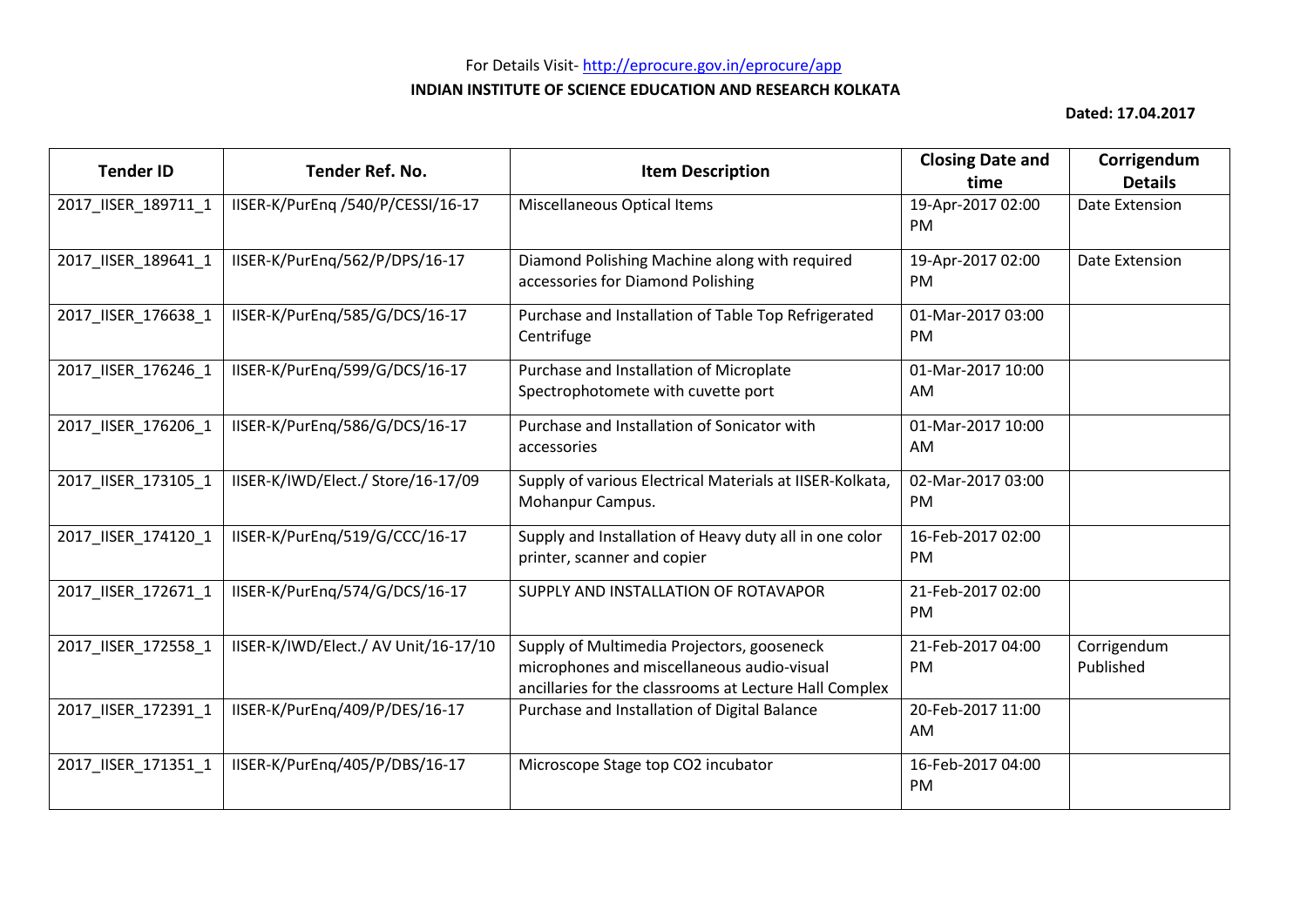# For Details Visit- http://eprocure.gov.in/eprocure/app **INDIAN INSTITUTE OF SCIENCE EDUCATION AND RESEARCH KOLKATA**

| <b>Tender ID</b>    | Tender Ref. No.                     | <b>Item Description</b>                                  | <b>Closing Date and</b> | Corrigendum              |
|---------------------|-------------------------------------|----------------------------------------------------------|-------------------------|--------------------------|
|                     |                                     |                                                          | time                    | <b>Details</b>           |
| 2017_IISER_170814_1 | IISER-K/PurEnq/536 /G/DES/16-17     | Construction of clean room in Research complex           | 13-Feb-2017 1:00 PM     | Corrigendum              |
|                     |                                     | (Room No 003)                                            |                         | Published for            |
|                     |                                     |                                                          |                         | <b>Extension of Date</b> |
| 2017_IISER_170308_1 | IISERK/FF/OF/eNIT(01)/2016-17       | SUPPLY AND INSTALLATION OF OFFICE FURNITURE              | 21-Feb-2017 02:00       |                          |
|                     |                                     | FOR FACULTY MEMBERS AT RESEARCH COMPLEX,                 | <b>PM</b>               |                          |
|                     |                                     | IISER KOLKATA AND EMPANELMENT OF VENDORS                 |                         |                          |
| 2017_IISER_167777_1 | IISER-K/PurEng/515/G/DPS/16-17      | Purchas and Installation of Motion Controller / Scan     | 31-Jan-2017 03:00       |                          |
|                     |                                     | Optical Delay.                                           | PM                      |                          |
|                     |                                     |                                                          |                         |                          |
| 2017_IISER_166983_1 | IISER-K/PurEng/470/G/DCS/16-17      | FT-IR Spectrometer                                       | 28-Jan-2017 03:00       |                          |
|                     |                                     |                                                          | PM                      |                          |
|                     |                                     |                                                          |                         |                          |
| 2017_IISER_166957_1 | IISER-K/PurEng/402/G/DCS/16-17      | Accessories and Spares for existing FTIR Spectrometer    | 28-Jan-2017 03:00       |                          |
|                     |                                     |                                                          | <b>PM</b>               |                          |
|                     |                                     |                                                          |                         |                          |
| 2017 IISER 167688 1 | IISER-K/Civil /16-17/27             | Providing and laying NP2 pipes beside of two nos of      | 13-Feb-2017 04:00       |                          |
|                     |                                     | culvert at IISER-K                                       | PM.                     |                          |
|                     |                                     |                                                          |                         |                          |
| 2017_IISER_166354_1 | IISER-K/PurEng/011/P/DCS/16-17 (3rd | Procurement for purchase and installation of             | 09-Feb-2017 04:00       |                          |
|                     | Call)                               | INSTRUMENTED NANOINDENTER                                | <b>PM</b>               |                          |
| 2017_IISER_159729_1 | IISER-K/PurEng/383/P/DBS/16-17      | Procurement for purchase and installation of HIGH        | 13-Feb-2017 02:00       |                          |
|                     |                                     | PERFORMANCE CLUSTER                                      | <b>PM</b>               |                          |
| 2016_IISER_157442_1 | IISER-K/IWD/Elect./ EIBIOEAR/16-    | Tender for Electrical Installation Work at Research      | 30-Jan-2017 03:00       |                          |
|                     | 17/07                               | Hall Complex for Biology and Earth Science Lab           | PM                      |                          |
|                     |                                     |                                                          |                         |                          |
| 2016_IISER_157447_1 | IISER-K/IWD/Elect-Store/ Lab-       | Supply of Electrical Materials required for installation | 30-Jan-2017 03:00       |                          |
|                     | Equip./16-17/08                     | of Lab Furniture in various Laboratories at Research     | <b>PM</b>               |                          |
|                     |                                     | Hall Complex, IISER Kolkata                              |                         |                          |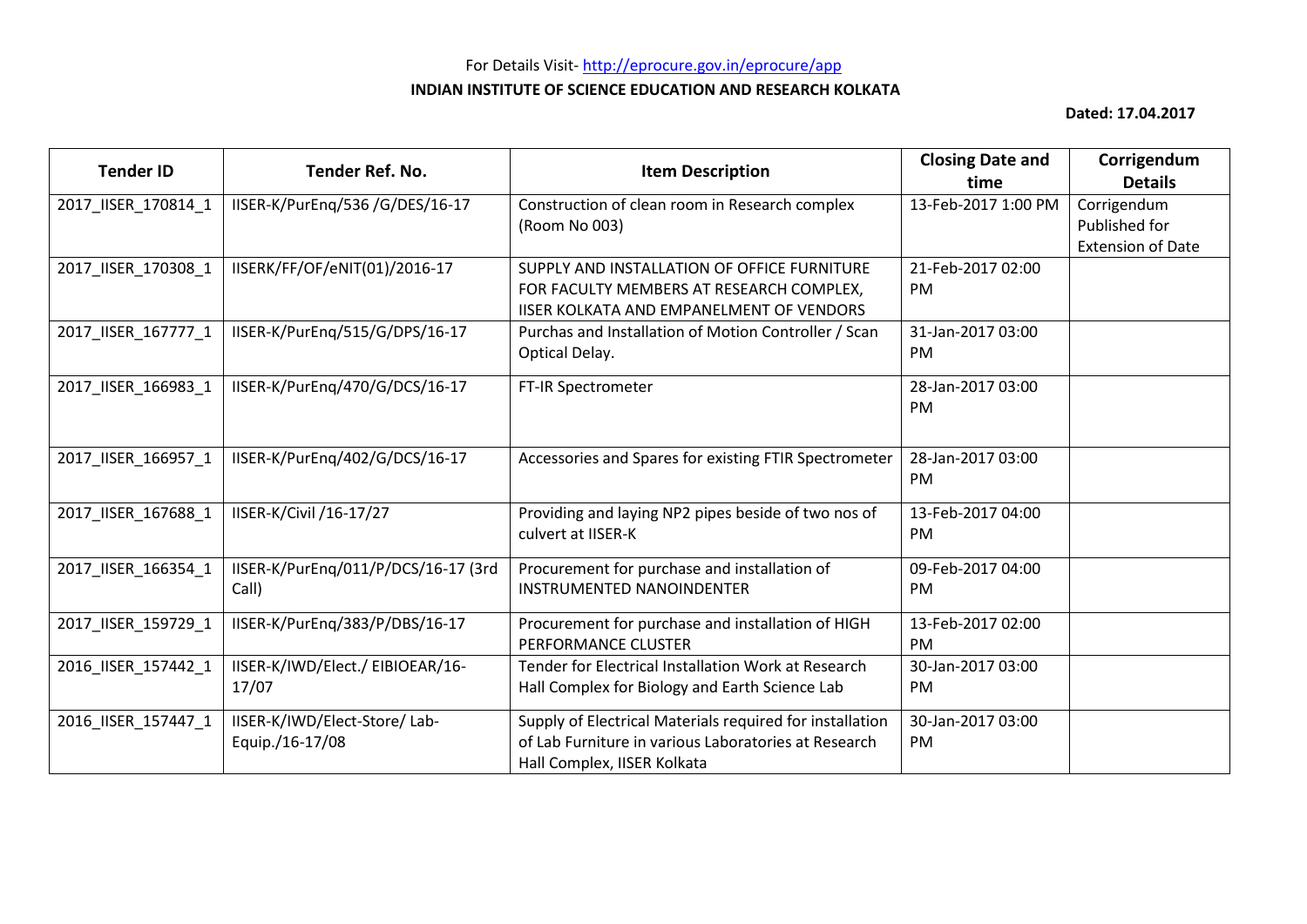| <b>Tender ID</b>    | Tender Ref. No.                                   | <b>Item Description</b>                                                                       | <b>Closing Date and</b><br>time | Corrigendum<br><b>Details</b> |
|---------------------|---------------------------------------------------|-----------------------------------------------------------------------------------------------|---------------------------------|-------------------------------|
| 2017_IISER_161455_1 | IISER-K/ PurEng/379/P/CAFM/16-17                  | SUPPLY AND INSTALLATION OF 2-CHANNEL                                                          | 20-Jan-2017, 02:00              |                               |
|                     |                                                   | COMPUTER CONTROLLED ELECTROCHEMICAL<br><b>WORKSTATION</b>                                     | <b>PM</b>                       |                               |
| 2017_IISER_161403_1 | IISER-K/ PurEng/376/P/CAFM/16-17                  | SUPPLY AND INSTALLATION OF SOLAR SIMULATOR                                                    | 20-Jan-2017, 02:00<br>PM        |                               |
| 2016 IISER 156972 1 | IISER-K/PurEng/451/G/DCS/16-17                    | Procurement for supply and installation of PLC<br>Controlled Inert Atmosphere Glove Box       | 12-Jan-2017 01:00<br>PM         |                               |
| 2016_IISER_155827_1 | IISER-K/PurEng/363/G/DMS/16-17<br>(2nd Call)      | Purchase and Installation of Computer and<br>Accessories                                      | 29-Dec-2016 03:00<br><b>PM</b>  |                               |
| 2016_IISER_147781_1 | IISER-K/PurEng/363/G/DMS/16-17                    | Purchase and Installation of Computer and<br>Accessories                                      | 15-Dec-2016 03:00<br>PM         |                               |
| 2016 IISER 147460 1 | IISER-K/PurEng/372/G/DPS/16-17                    | Procurement of miscellaneous optical and electronics<br>consumable items                      | 14-Dec-2016 03:00<br><b>PM</b>  |                               |
| 2016_IISER_143849_1 | IISER-K/PurEng/292/P/DBS/16-17                    | <b>INVERTED MICROSCOPE FOR BRIGHT FIELD AND</b><br>PHASE CONTRAST APPLICATION                 | 02-Dec-2016 02:00<br><b>PM</b>  |                               |
| 2016 IISER 141037 1 | IISER-K/PurEng/223/G/CCC/16-17                    | PURCHASE AND INSTALLATION OF DESKTOP AS PER<br><b>GIVEN SPECIFICATION</b>                     | 24-Nov-2016 06:00<br>PM         |                               |
| 2016_IISER_136397_1 | IISER-K/PurEng/011/P/DCS/16-17                    | PURCHASE AND INSTALLATION OF INSTRUMENTED<br><b>NANOINDENTER</b>                              | 28-Nov-2016 06:00<br>PM         |                               |
| 2016_IISER_133661_1 | <b>IISER-</b><br>K/PurEnq/327/G/DBS/1<br>$6 - 17$ | Procurement for purchase and installation of TYPE-II<br>and TYPE -I Water Purification System | 18-Nov-2016 06:00<br><b>PM</b>  |                               |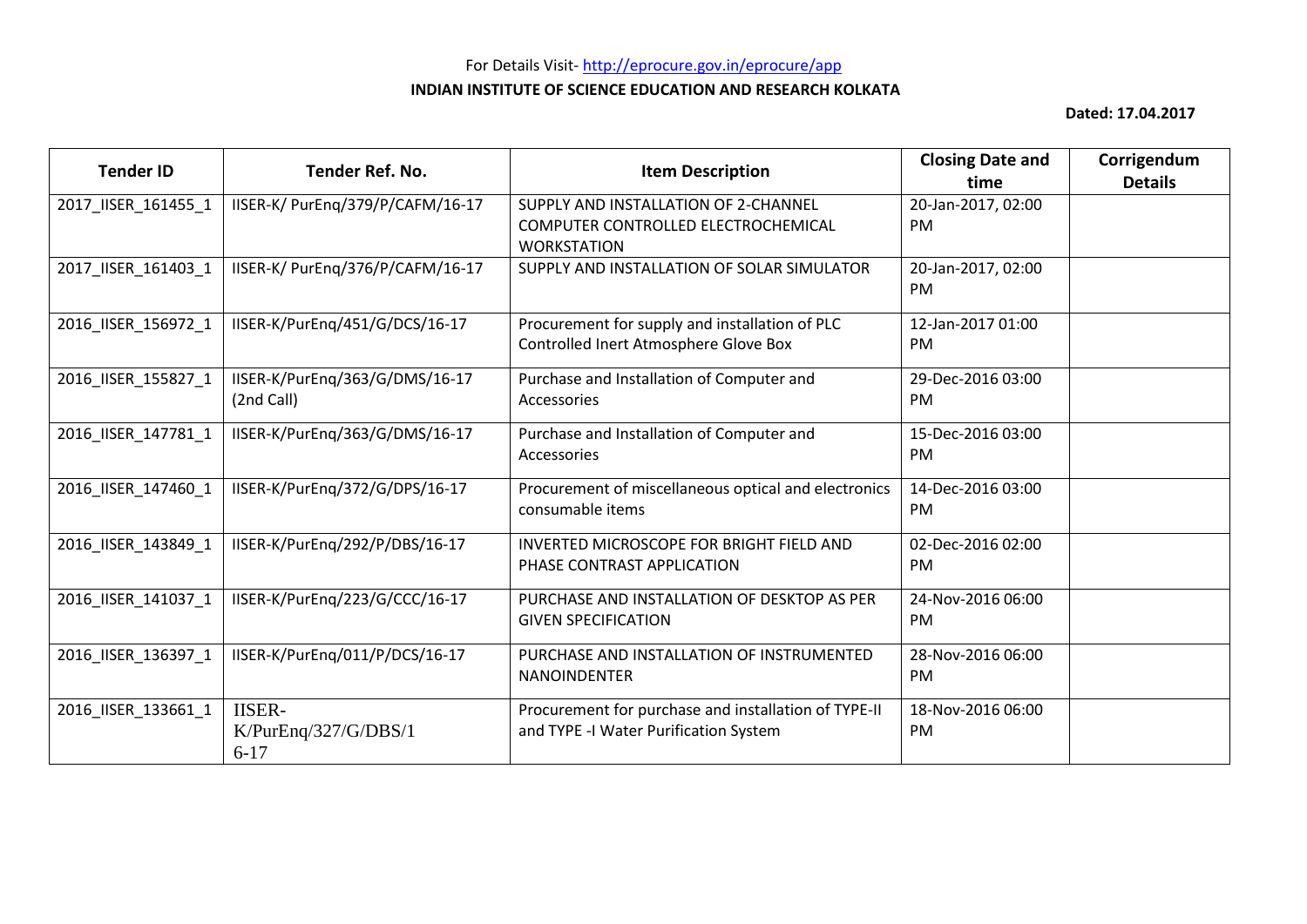| <b>Tender ID</b>            | <b>Tender Ref. No.</b>                 | <b>Item Description</b>                                                                                                                             | <b>Closing Date and</b><br>time | Corrigendum<br><b>Details</b> |
|-----------------------------|----------------------------------------|-----------------------------------------------------------------------------------------------------------------------------------------------------|---------------------------------|-------------------------------|
| 2016_IISER_13366            | IISER-K/PurEng /232/FIST/DES/16-17     | Sequential Wavelength Dispersive X-Ray                                                                                                              | 18-Nov-2016 06:00               |                               |
| $3-1$                       |                                        | Fluorescence Spectrometer - WDXRF                                                                                                                   | PM.                             |                               |
| 2016_IISER_134125_1         | IISER-K/PurEng/357/G/DCS/16-17         | purchase and installation of Computer                                                                                                               | 01-Nov-2016 03:00<br>PM         |                               |
| 2016_IISER_130625_1         | IISERK/AUC/FURNITURE/16-17/25          | TENDER FOR SUPPLY AND INSTALLATION OF CHAIRS<br>AT RESEARCH COMPLEX EXTENSION                                                                       | 28-Oct-2016 01:00<br><b>PM</b>  |                               |
| 2016_IISER_125273_1         | IISER-K/Civil/16-17/23                 | Supplying, fitting and fixing of ACP Covered Iron<br>structured signage board with acrylic letter pasting at<br>different location of IISER Kolkata | 03-Oct-2016 04:00<br><b>PM</b>  |                               |
| 2016_IISER_123<br>$792 - 1$ | IISERK/VH/FURNITURE/303 eNIT/16-<br>17 | TENDER FOR SUPPLY AND INSTALLATION OF<br><b>FURNITURE AT VISITORS HOSTEL</b>                                                                        | 03-Oct-2016 12:00<br><b>PM</b>  |                               |
| 2016_IISER_116281_1         | IISER-K/PurEng/194/G/DPS/16-17         | Purchase and Installation of Desktop Computers                                                                                                      | 03-Sep-2016 06:00<br>PM         |                               |
| 2016 IISER 116094 1         | IISER-K/Civil-Elct/16-<br>17/20        | Construction of play ground and gallery with fencing<br>at IISER Kolkata                                                                            | 19-Aug-2016 11:46<br>AM         |                               |
| 2016_IISER_113548_1         | IISER-K/PurEng/079/G/DCS/16-17         | SUPPLY AND INSTALLATION OF ROTAVAPOR AND<br><b>ACCESSORIES</b>                                                                                      | 18-Aug-2016 06:00<br><b>PM</b>  |                               |
| 2016_IISER_112819_1         | IISER-K/Civil/16-17/19                 | DISMANTLING OF BRICKWORKS AND STACKING OF<br>BRICKS, SAND AND EARTH FILLING OF HELIPAD<br><b>GROUND AT IISER KOLKATA</b>                            | 22-Aug-2016 04:00<br><b>PM</b>  |                               |
| 2016_IISER_111747_1         | IISER-K/SECURITY/NIT(e)01/2016-17      | TENDER FOR SECURITY SERVICES AT IISER KOLKATA                                                                                                       | 29-Aug-2016 12:00<br>PM         |                               |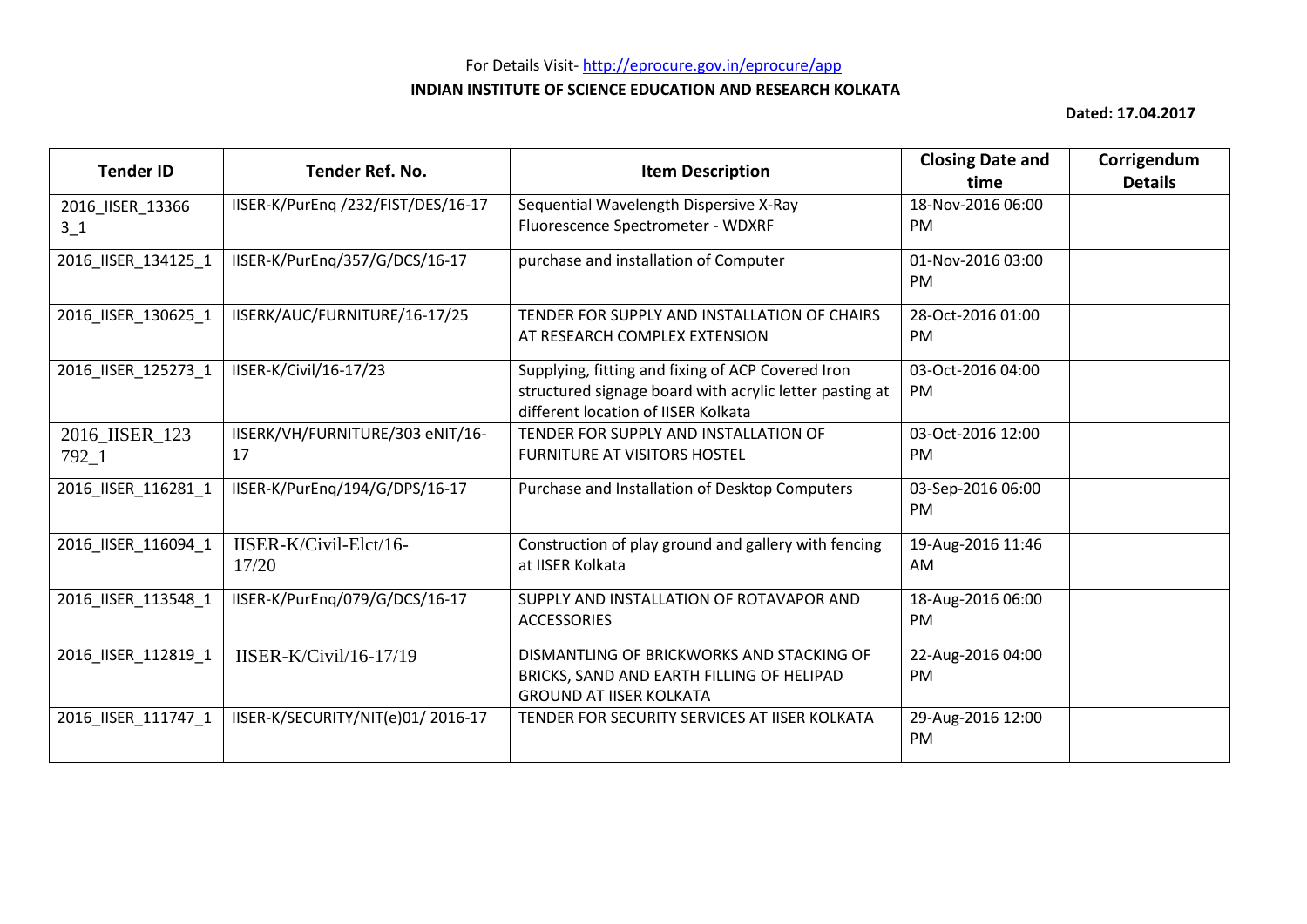| <b>Tender ID</b>    | Tender Ref. No.                                    | <b>Item Description</b>                                                                                                              | <b>Closing Date and</b><br>time | Corrigendum<br><b>Details</b> |
|---------------------|----------------------------------------------------|--------------------------------------------------------------------------------------------------------------------------------------|---------------------------------|-------------------------------|
| 2016_IISER_111781_1 | <b>IISER-</b><br>K/ PurEnq/150/G/DCS/1<br>$6 - 17$ | SUPPLY AND INSTALLATION OF ROTAVAPOR                                                                                                 | 12-Aug-2016 12:30<br>PM         |                               |
| 2016_IISER_111753_1 | IISER-K/PurEng/147/P/DCS/16-17                     | SUPPLY AND INSTALLATION OF ROTAVAPOR                                                                                                 | 12-Aug-2016 12:00<br><b>PM</b>  |                               |
| 2016_IISER_111406_1 | IISER-K/PurEng/149/G/DCS/16-17                     | SUPPLY AND INSTALLATION OF ROTARY<br><b>EVAPORATOR</b>                                                                               | 11-Aug-2016 01:00<br>PM         |                               |
| 2016_IISER_111358_1 | IISER-K/PurEng/125/G/DCS/16-17                     | SUPPLY AND INSTALLATION OF ROTAVAPOR                                                                                                 | 11-Aug-2016 12:00<br>PM         |                               |
| 2016 IISER 110614 1 | IISER-K/Civil/16-17/17                             | Setting up of tissue culture room in the Research<br>Complex of IISER Kolkata                                                        | 23-Aug-2016 03:00<br>PM         |                               |
| 2016 IISER 110561 1 | IISER-K/Civil/16-17/16                             | Providing and fixing chainlink fencing and<br>construction of drain around the cricket and football<br>ground at IISER-K             | 23-Aug-2016 04:00<br><b>PM</b>  |                               |
| 2016_IISER_110541_1 | IISER-K/Civil/16-17/12                             | Land development and construction of revetment<br>work surrounding area of Campus School of IISER<br>Kolkata                         | 23-Aug-2016 04:00<br>PM         |                               |
| 2016_IISER_110510_1 | IISER-K/Civil/16-17/18                             | Construction of dry wall/glass partition inside labs of<br>Research complex building in the Permanent campus<br>of IISER Kolkata     | 23-Aug-2016 03:00<br>PM         |                               |
| 2016_IISER_110184_1 | IISER-K/PurEng/120/P/CESSI /16-17                  | Purchase and Installation of miscellaneous Optical<br>Item                                                                           | 15-Aug-2016 06:00<br><b>PM</b>  |                               |
| 2016_IISER_109250_1 | IISER-K/Civil/16-17/15                             | Construction of toilet block adjacent to Gate no 5<br>security post including septic tank, drain etc. inside<br>the permanent campus | 16-Aug-2016 04:00<br>PM         |                               |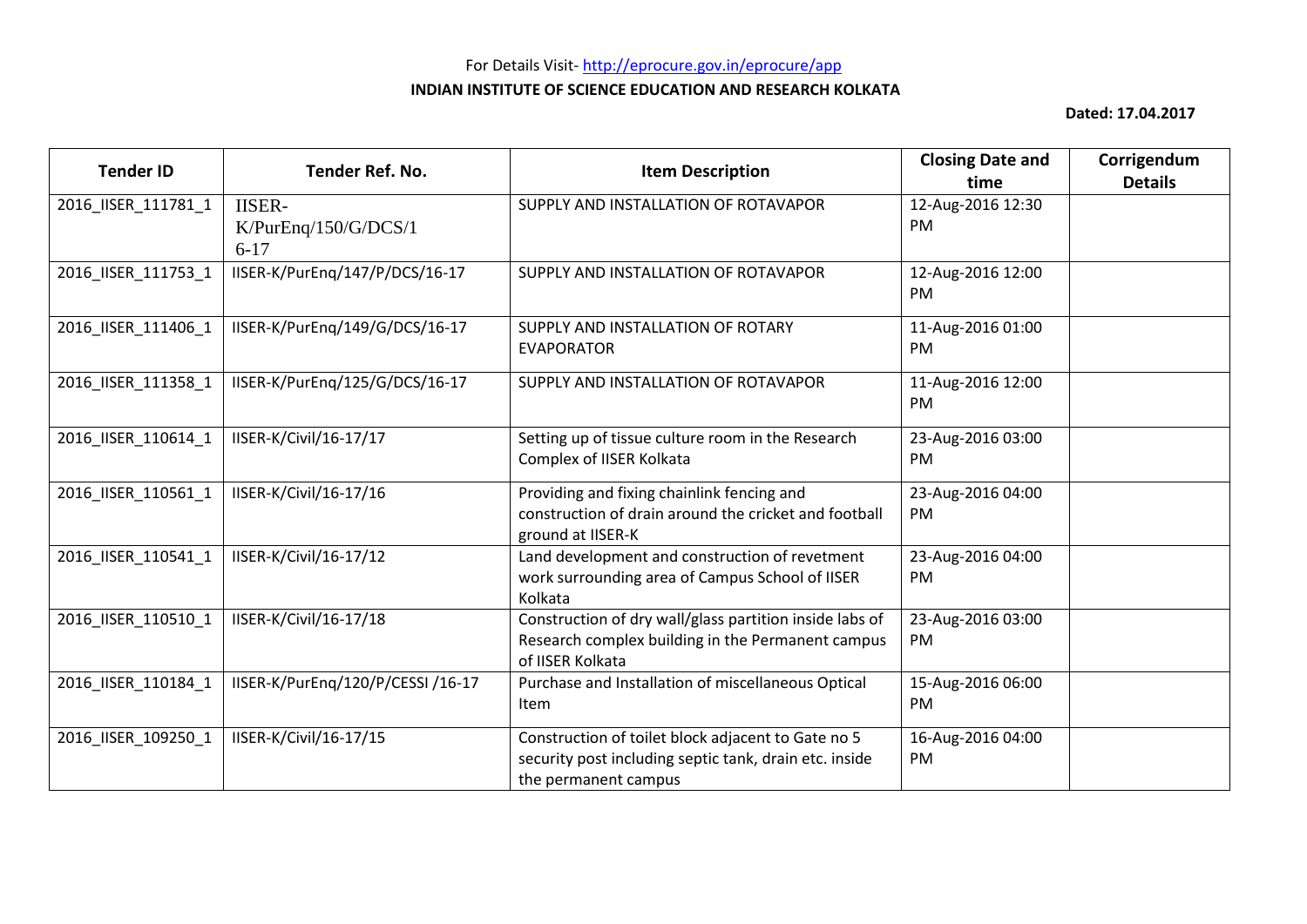# For Details Visit- http://eprocure.gov.in/eprocure/app **INDIAN INSTITUTE OF SCIENCE EDUCATION AND RESEARCH KOLKATA**

| <b>Tender ID</b>                  | <b>Tender Ref. No.</b>                             | <b>Item Description</b>                                                          | <b>Closing Date and</b><br>time | Corrigendum<br><b>Details</b> |
|-----------------------------------|----------------------------------------------------|----------------------------------------------------------------------------------|---------------------------------|-------------------------------|
| 2016_IISER_109187<br>$\mathbf{1}$ | IISER-K/Civil/16-17/13                             | Construction of chiller room in front of Research<br>Complex of IISER Kolkata    | 12-Aug-2016 03:00<br>PM         |                               |
| 2016_IISER_109044_1               | IISER-K/PurEng/133/G/DPS/16-17<br>[Limited Tender] | Dismantling and Re-installation of complete Coherent<br>Femtosecond Laser System | 03-Aug-2016 06:30<br><b>PM</b>  |                               |
| 2016_IISER_106940_1               | IISER-K/PurEng/100/G/DCS/16-17<br>[Limited Tender] | Supply and Installation of Spares Parts for Powder<br><b>XRD</b>                 | 28-Jul-2016 02:00<br><b>PM</b>  |                               |
| 2016_IISER_106136_1               | <b>IISER-</b><br>K/PurEng/090/G/CCC/16-<br>17      | Supply and Installation of High End Server                                       | 01-Aug-2016 05:00<br><b>PM</b>  |                               |
| 2016_IISER_105520_1               | IISER-K/PurEng/076/P/DCS/16-17                     | Supply and Installation Incubator Shake                                          | 22-Jul-2016 05:00<br><b>PM</b>  |                               |
| 2016 IISER 105518 1               | IISER-K/PurEng/075/P/DBS/16-17                     | Supply and Installation of CO2 Incubator                                         | 22-Jul-2016 05:00<br>PM         |                               |
| 2016_IISER_105511_1               | IISER-K/PurEng/069/P/DBS/16-17                     | Supply and Installation of Class II A2 Type Bio-Safety<br>Cabinet                | 22-Jul-2016 05:00<br>PM         |                               |
| 2016_IISER_103996_1               | IISER-K/PurEnq/054/G/DCS/16-<br>17(2nd Call)       | Supply and Installation Source Meter                                             | 18-July-2016 12:30<br><b>PM</b> |                               |
| 2016_IISER_1032<br>$11\_1$        | IISER-K/CIVIL/16-17/HOSTEL/01                      | Procurement of Hostel Furniture                                                  | 11-Jul-2016 11:00<br>AM         |                               |
| 2016 IISER 1029<br>$31 - 1$       | IISER-K/PurEng/656/G/DCS/16-17                     | Turbo Molecular Pumping Station with Integrated<br>Drive Unit                    | 20-Jul-2016 11:00<br>AM         |                               |
| 2016 IISER 102719 1               | IISER-K/PurEnq/078/G/DCS/16-17                     | Supply and Installation of UV Ozone Cleaner                                      | 19-Jul-2016 05:00<br><b>PM</b>  |                               |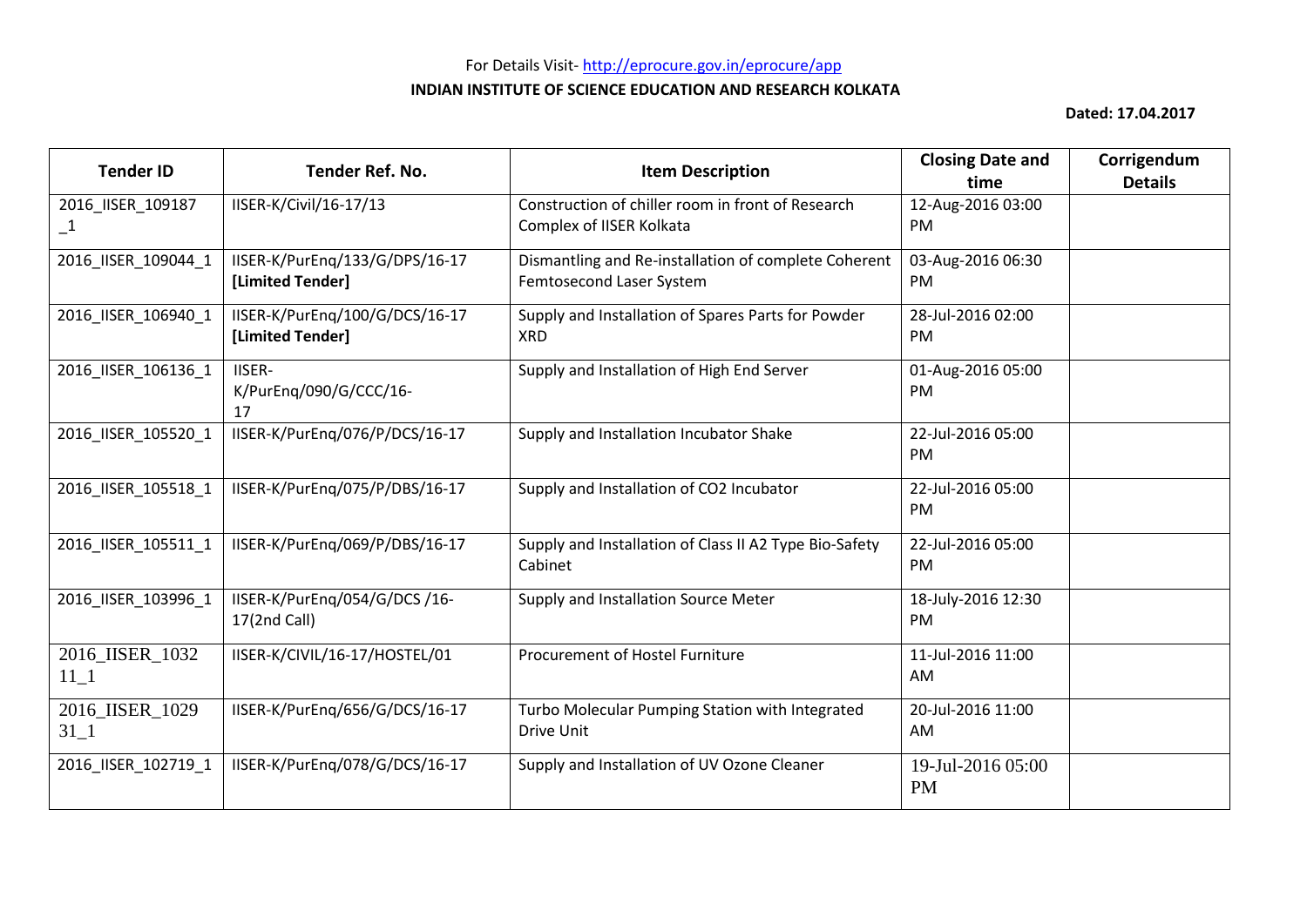| <b>Tender ID</b>            | Tender Ref. No.                                   | <b>Item Description</b>                                                                                                                                        | <b>Closing Date and</b><br>time | Corrigendum<br><b>Details</b> |
|-----------------------------|---------------------------------------------------|----------------------------------------------------------------------------------------------------------------------------------------------------------------|---------------------------------|-------------------------------|
| 2016_IISER_1006<br>$43 - 1$ | IISER-K/PurEng/070/G/DCS/16-17                    | Supply and Installation of Atomistic Tool Kit                                                                                                                  | 12-Jul-2016 05:00<br><b>PM</b>  |                               |
| 2016_IISER_99763_1          | <b>IISER-K/PurEnq/054/G/DCS/15-16</b>             | <b>Supply and Installation Source Meter</b>                                                                                                                    | 07-July-2016 05:00<br>PM        |                               |
| 2016_IISER_96581_1          | <b>IISER-K/Civil/16-</b><br>17/010                | <b>Construction of RO water treatment plant including</b><br>plant shed and water cooler platform in the NSCB<br><b>Hostel at IISER Kolkata</b>                | 07-Jul-2016 12:00<br>PM         |                               |
| 2016_IISER_96009_1          | IISER-K/Civil /16-17/09                           | Construction of car parking shed near the pre-fab<br>block II of IISER Kolkata.                                                                                | 21-Jun-2016 03:00<br><b>PM</b>  |                               |
| 2016_IISER_94027_1          | IISER-K/Civil /16-17/08                           | Repairing of pot holes on the bituminous road inside<br>of IISER Kolkata campus                                                                                | 06-Jun-2016 05:00<br><b>PM</b>  |                               |
| 2016_IISER_90428_1          | IISER-K/Civil/16-17/03                            | Construction of toilet block adjacent to Gate no 5<br>security post including septic tank, drain etc. inside<br>the permanent campus of IISER Kolkata, Mohanpu | 04-Jun-2016 04:00<br>PM         |                               |
| 2016 IISER 90400 1          | IISER-K/IWD/Elect.<br>/TEM-RHC/16-17/01           | Tender for the electrical and air-conditioning works<br>for installation of TEM Instrument facility at IISER<br>Kolkata                                        | 28-May-2016 04:00<br><b>PM</b>  |                               |
| 2016_IISER_90389_1          | IISER-K/Civil /16-17/04                           | Civil works for installation of TEM Instrument facility<br>at IISER Kolkata.                                                                                   | 28-May-2016<br>04:00 PM         |                               |
| 2016_IISER_8948<br>$3-1$    | IISER-K/Civil/16-17/02                            | Supplying, fitting and fixing of Vertical blinds over<br>windows in the Research complex at the permanent<br>campus of IISER Kolkata, Mohanpur.                |                                 |                               |
| 2016 IISER 92037 1          | <b>IISER-</b><br>K/PurEnq/010/G/DPS/1<br>$6 - 17$ | Purchase of Liquid Nitrogen                                                                                                                                    | 04-Jun-2016 02:00<br><b>PM</b>  |                               |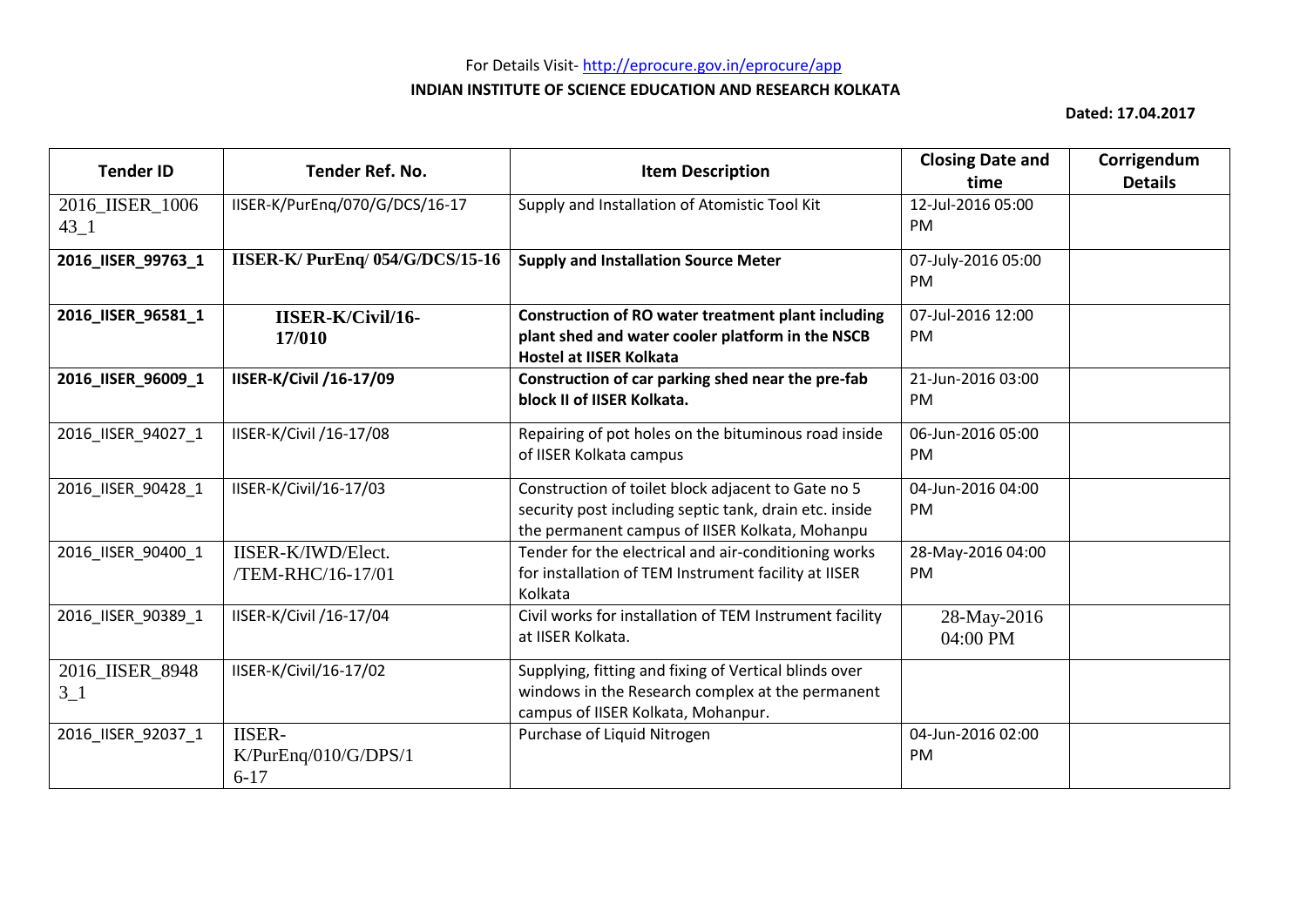| <b>Tender ID</b>         | Tender Ref. No.                              | <b>Item Description</b>                                                                                                                                                                                                                             | <b>Closing Date and</b><br>time | Corrigendum<br><b>Details</b> |
|--------------------------|----------------------------------------------|-----------------------------------------------------------------------------------------------------------------------------------------------------------------------------------------------------------------------------------------------------|---------------------------------|-------------------------------|
| 2016_IISER_8821<br>$0_1$ | IISER-K/PurEnq/666/G<br>/DPS/15-16(2nd Call) | Supply and Installation of Golve Box Workstation with<br>All Standard Accessories                                                                                                                                                                   | 02-Jun-2016 11:00<br>AM         |                               |
| 2016_IISER_85007_1       | IISER-K/PurEng/001/G/DCS/16-17               | Purchase and Installation of Software                                                                                                                                                                                                               | 26-Apr-2016 02:00<br><b>PM</b>  |                               |
| 2016_IISER_82789_1       | IISER-K/PurEng/379/P/DBS/15-16               | Supply and Installation XY Scanning stage with<br>controller and Other Equipments                                                                                                                                                                   | 20-Apr-2016, 12:00<br>PM        |                               |
| 2016_IISER_81958_1       | IISERK/ADV-6/PEB/RC/15-16                    | Tender for Supply and Installation of lab furniture,<br>fume hoods, services and integration of Lab exhaust<br>system with HVAC in Ground, First and Second floors<br>of Research Complex at IISER Kolkata                                          | 18-Apr-2016 12:00<br>PM         |                               |
| 2016_IISER_81185_1       | IISER-K/PurEng/656/G/DCS/15-16               | Turbo Molecular Pumping Station with Integrated<br>Drive Unit                                                                                                                                                                                       | 04-Apr-2016 12:00<br><b>PM</b>  |                               |
| 2016_IISER_81221_1       | IISER-K/PurEng/697/G/DBS/15-16               | Supply and Installation of Accessories for Existing<br><b>Beckman Instruments</b>                                                                                                                                                                   | 01-Apr-2016 12:00<br>PM         |                               |
| 2016 IISER 80695 1       | IISER-K/PurEng/666/G/DPS/15-16               | Supply and Installation of Golve Box Workstation with<br>All Standard Accessories                                                                                                                                                                   | 19-Apr-2016 06:00<br>PM         |                               |
| 2016_IISER_80774_1       | IISER-K/PurEng/667/G/DPS/15-16               | Supply and Installation of Liquid Nitrogen Cooled<br>Optical Cryostat with Top Loading and Sample and<br>Bottom Loading Optical Cryostat in the Temperature<br>Range 3 - 300 K for Optical Spectroscopy Experiments<br>and All Required Accessories | 21-Apr-2016 12:00<br>PM         |                               |
| 2016_IISER_81374_1       | IISER-K/411/P/CESSI/15-16                    | Supply and Installation of High Performance Cluster                                                                                                                                                                                                 | 19-Apr-2016 at<br>12:00 Noon    |                               |
| 2016 IISER 81188 1       | IISERK/ADV-6/CHEM/RC/15-16                   | Supply and Installation of lab furniture, fume hoods,<br>services and integration of Lab exhaust system with<br>HVAC in Third Floor (TF) of Research Complex at IISER                                                                               | 15 April 2016 at 12<br>Noon     |                               |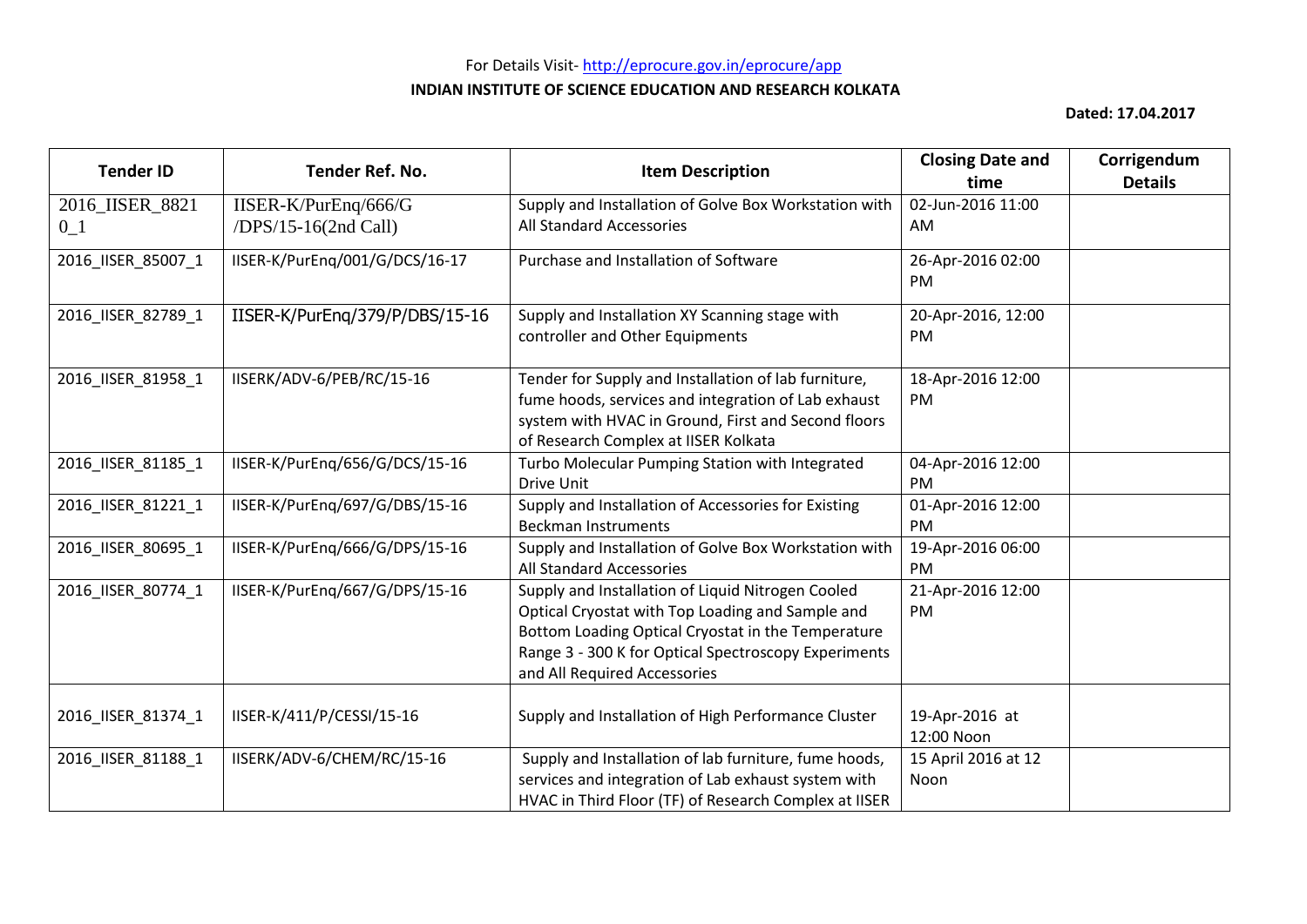# For Details Visit- http://eprocure.gov.in/eprocure/app **INDIAN INSTITUTE OF SCIENCE EDUCATION AND RESEARCH KOLKATA**

| <b>Tender ID</b>   | Tender Ref. No.                                 | <b>Item Description</b>                                  | <b>Closing Date and</b><br>time | Corrigendum<br><b>Details</b> |
|--------------------|-------------------------------------------------|----------------------------------------------------------|---------------------------------|-------------------------------|
|                    |                                                 | Kolkata for the Department of Chemical Sciences          |                                 |                               |
| 2016_IISER_80774_1 | IISER-K/PurEng/667/G/DPS/15-16                  | Supply and Installation of Liquid Nitrogen Cooled        | 21-Apr-2016 12:00               |                               |
|                    |                                                 | Optical Cryostat with Top Loading and Sample and         | PM                              |                               |
|                    |                                                 | Bottom Loading Optical Cryostat in the Temperature       |                                 |                               |
|                    |                                                 | Range 3 - 300 K for Optical Spectroscopy Experiments     |                                 |                               |
|                    |                                                 | and All Required Accessories                             |                                 |                               |
| 2016_IISER_80695_1 | IISER-K/PurEng/666/G/DPS/15-16                  | Golve Box Workstation with All Standard Accessories      | 21-Apr-2016 12:00               |                               |
|                    |                                                 |                                                          | <b>PM</b>                       |                               |
| 2016_IISER_80404_1 | IISER-K/PurEng/664/G/DPS/15-16                  | Supply and Installation of Workstation with All          | 28-Mar-2016 12:00               |                               |
|                    |                                                 | <b>Standard Accessories</b>                              | <b>PM</b>                       |                               |
| 2016_IISER_80482_1 | IISER-K/PurEng/627/G/DES/15-16                  | Bore wells Construction and Drilling Cores               | 28-Mar-2016 12:00               |                               |
|                    |                                                 |                                                          | <b>PM</b>                       |                               |
| 2016 IISER 80430 1 | IISER-K/PurEng/665/G/DPS/15-16                  | Up Gradation of existing LABRAM HR Micro Raman           | 24-Mar-2016 03:00               |                               |
|                    |                                                 | Spectrometer to Resonance Raman Spectrometer             | PM.                             |                               |
|                    |                                                 | with All Standard Accessories                            |                                 |                               |
| 2016_IISER_80375_1 | IISER-K/PUR/CFA/15-16                           | Engagement of Clearing and Forwarding Agent              | 30-Mar-2016 06:00               |                               |
|                    |                                                 | (CFA)/Comprehensive Service Provider (CSP)               | <b>PM</b>                       |                               |
| 2016_IISER_77830_1 |                                                 | <b>Technical Manpower Outsourcing Services at IISER</b>  | 23.03.2016 at 6 PM              |                               |
|                    | IISER-K/IWD/Elect. /TMOS(E)/15-                 | Kolkata                                                  |                                 |                               |
|                    | 16/01                                           |                                                          |                                 |                               |
| 2016_IISER_76909_1 | IISER-K/PurEng/440/G/DES/15-16                  | ACQUITY ADVANCED POLYMER CHROMATOGRAPHY                  | 29.03.2016 at 6 PM              |                               |
|                    |                                                 | SYSTEM WITH ALL STANDARD ACCESSORIES                     |                                 |                               |
|                    |                                                 |                                                          |                                 |                               |
| 2016_IISER_77114_1 | IISER-K/PurEng/440/G/DES/15-16 (2 <sup>nd</sup> | Supply and Installation of Tissue Grinding Mill with All | 12.03.2006 at 6 PM              |                               |
|                    | Call)                                           | <b>Standard Accessories</b>                              |                                 |                               |
| 2016_IISER_76724_1 | IISER-K/PurEnq/310/P/DCS/15-16                  | Computer Cluster with UPS and Battery                    | 16.03.2016 at 2 PM              |                               |
| 2016_IISER_75869_1 | IISER-K/PurEnq/301/P/DBS/15-16(2nd              | Supply and Installation of Diode pumped single-mode      | 12.03.2016 at 12 PM             |                               |
|                    | call)                                           | linearly polarized CW solid-state laser operating fixed  |                                 |                               |
|                    |                                                 | emission wavelength - 1064nm with All Standard           |                                 |                               |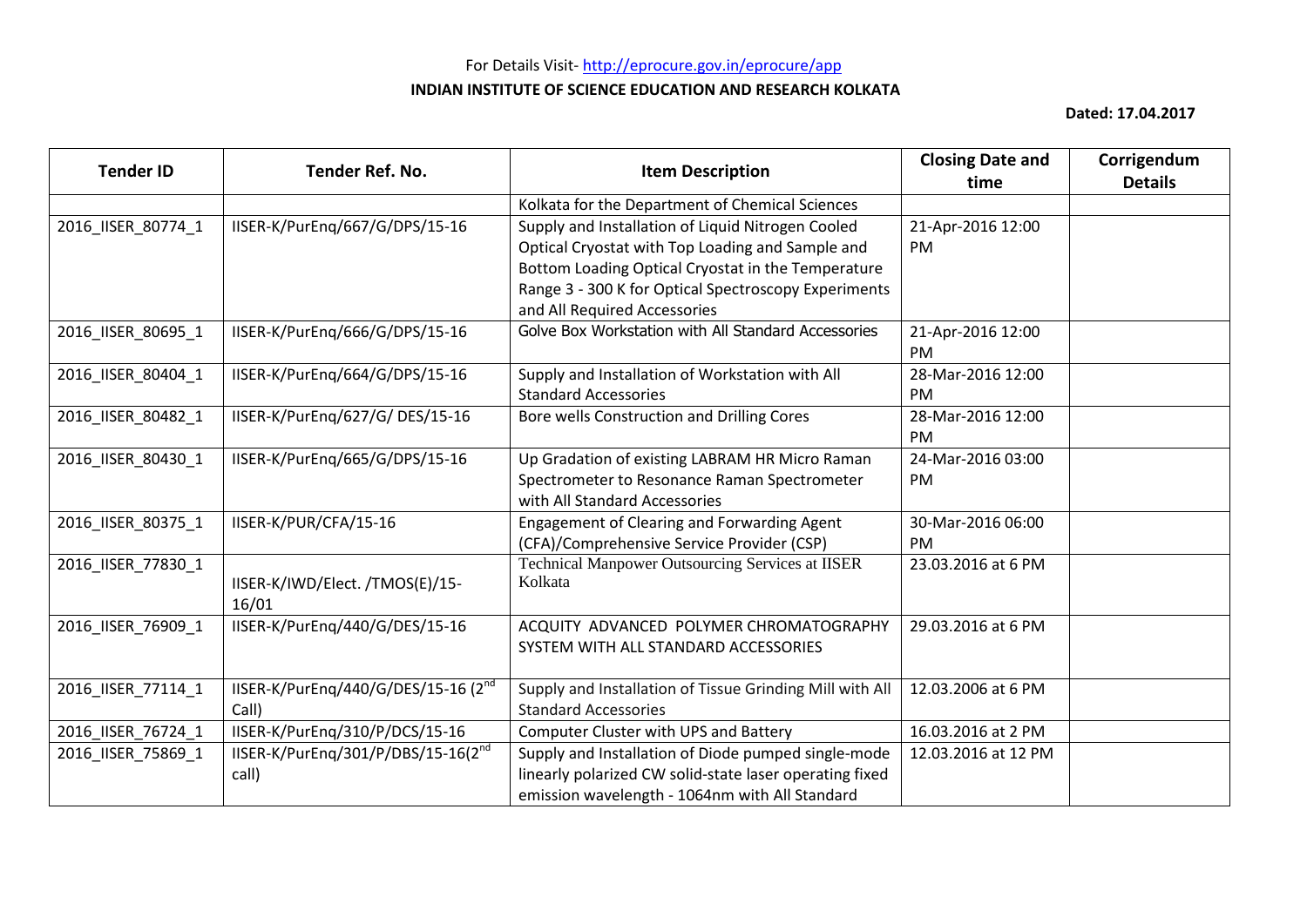# For Details Visit- http://eprocure.gov.in/eprocure/app

#### **INDIAN INSTITUTE OF SCIENCE EDUCATION AND RESEARCH KOLKATA**

| <b>Tender ID</b>   | Tender Ref. No.                    | <b>Item Description</b>                                                                                                                                                         | <b>Closing Date and</b><br>time | Corrigendum<br><b>Details</b> |
|--------------------|------------------------------------|---------------------------------------------------------------------------------------------------------------------------------------------------------------------------------|---------------------------------|-------------------------------|
|                    |                                    | Accessories                                                                                                                                                                     |                                 |                               |
| 2016_IISER_74173_1 | IISER-K/PurEng/462/G/DBS/15-16     | Supply and Installation of Microbiome Mini Green<br>House with All Standard Accessories                                                                                         | 03.03.2016 at 6 PM              |                               |
| 2016_IISER_73752_1 | IISER-K/PurEng/440/G/DES/15-16     | Supply and Installation of Tissue Grinding Mill with All<br><b>Standard Accessories</b>                                                                                         | 29.02.2016 at 12 PM             |                               |
| 2016_IISER_73751_1 | IISER-K/PurEng/255/P/DPS/15-16     | Supply and Installation of Polarizer, Analyzer in the<br>range of 350-900 nm for use with S & I Spectrometer                                                                    | 22.02.2016 at 12 PM             |                               |
| 2016 IISER 71794 1 | IISER-K/PurEng/301/P/DBS/15-16     | Supply and Installation of Diode pumped single-mode<br>linearly polarized CW solid-state laser operating fixed<br>emission wavelength - 1064nm with All Standard<br>Accessories | 20.02.2016 at 2 PM              |                               |
| 2016_IISER_70826_1 | IISER-K/PurEng/233/G/DCS/15-16     | Supply and Installation of Passbank SM Frame for<br>Coherent Innova 70 Spectrum with All Standard<br>Accessories                                                                | 08.02.2016 at 6 PM              |                               |
| 2016_IISER_70215_1 | IISER-K/PurEng/462/G/DBS/15-16     | Supply and Installation of Microbiome Mini Green<br>House with All Standard Accessories                                                                                         | 13.02.2016 at 6 PM              |                               |
| 2016_IISER_67354_1 | IISER-K/IWD/Elect /AMC(E)/15-16/01 | Supply and Installation of Manpower Service Provider                                                                                                                            | 22.02.2016 at 2 PM              |                               |
| 2016_IISER_66286_1 | IISERK/PUR/ADV/01/15-16            | Empanelment of Freight Forwarding Clearing -cum-<br>Consolidation agent                                                                                                         | 31.01.2016 at 6 PM              |                               |
| 2016_IISER_65488_1 | IISER-K/PurEng/210/P/DCS/15-16     | Supply and Installation of Workstation (a) Dual Intel<br>Xeon Processor (b) Ubuntu<br>Linux (c) 128 GB Ram (d) 2x1 TB HD (e) 23" Monitor                                        | 20.01.2016 at 6 PM              |                               |
| 2016 IISER 65487 1 | IISER-K/PurEng/142/P/DCS/15-16     | Supply and Installation of Dynamic Light Scattering<br>(DLS) with Zeta Potential & Molecular Weight along<br>with All Standard Accessories                                      | 15.01.2016 at 6 PM              |                               |